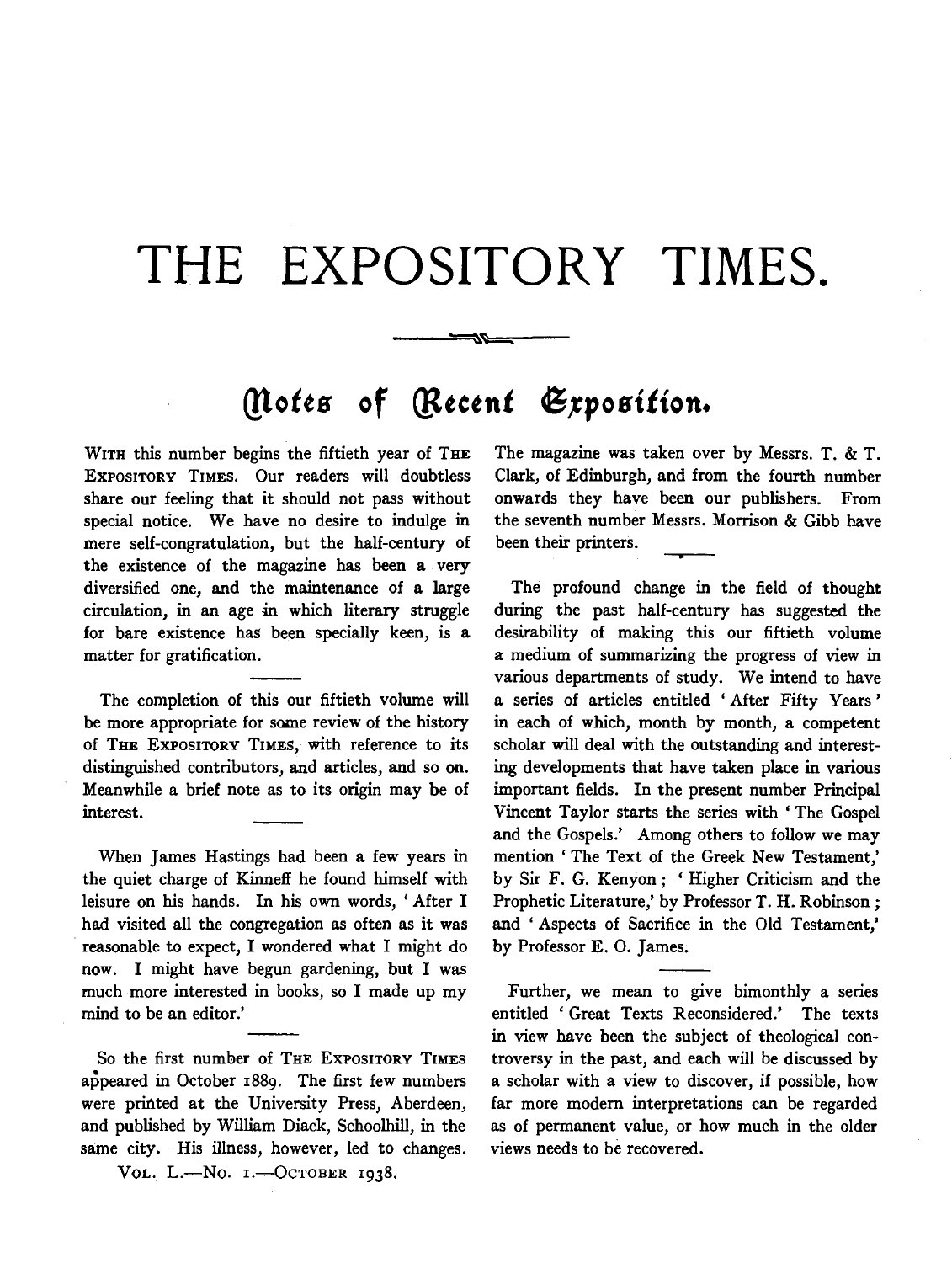profound. For good *and* for evil. Every one must have seen films that ' feature' prominent names which have left a nasty taste in the mouth. Consider also the effect on young minds of the habit which certain film stars have of repeatedly opening a cupboard and producing a bottle and glass for a drink. It is anti-temperance propaganda, all the more deadly because it is not labelled as such.

It is unnecessary here to labour this point. Every one must realize that an art which plays constantly on the minds of receptive people must leave nearly indelible marks, and have a large part in forming the thought, the manners, and the attitude to life of those who expose themselves to it. In these circumstances is the Church to stand idly by and allow such a mighty instrument to be completely secularized and lose a priceless opportunity for teaching and evangelism ?

Other bodies are taking advantage of this new instrument. Education authorities are using it to a large extent. They realize that visual teaching is more permanent than aural. In Glasgow twentyfour day schools are equipped with projectors. Trials were made of lessons given with, and without, the aid of films. Two months later retention tests were made, and it was found that ' in every case, no matter whether the cinema had seemed detrimental or beneficial in the original lessons, the children who had been taught by it retained more of the lessons than was retained without the cinema.' A leading educationist, dealing with the same point of visual teaching, says that he has never forgotten the ' Life of Christ' which he saw as a small boy, and how real it made everything seem to him. Business houses are learning the same lesson, and are using the cinema more and more largely to advertise their wares.

There is a curious feeling in the minds of many people that it is beneath the dignity of the Church to employ a film in Church. But surely common sense provides a sufficient answer to this scruple. The Church at present uses many aids in its service besides the verbal presentation of the gospel. As Mr. WING points out, when we think of the environ-

ment in which the message is usually given, ' we see such substances as glass, stone, wood, paper, and cloth all doing their part in helping the preacher in his message.' All the arts--music, painting, sculpture, architecture-have been used by the Church. All human skill that has been touched by the Divine fire of the Holy Spirit has been purified and ennobled. And the Church's central service, Holy Communion, is its most powerful instrument in the presentation of its gospel. Few Christians will fail to witness that the simple, visual symbols of the Holy Supper offer a more profoundly moving presentation of Christ than the most eloquent sermon.

These are the two most convincing facts which Mr. WING cites in urging his case for a definite move on the part of the Church. One is the enormous potentialities in the film for moulding the thought and conduct *ot* people. The other is the fact that the Church already, by its buildings, its sacraments, its pictures, does make use of appeals to the eye. Art may be, and is, a powerful instrument of the Spirit, and there is no doubt that the film is not only one of the scientific marvels of the age but expression through the medium of the film has become an art. The Church is a very conservative body, necessarily and perhaps in some ways rightly, so. In any case, it moves slowly, but it would be a tragic failure if the Church in face of this great opportunity were to neglect an instrument which is ready to its hand.

But, when we have made out a clear case of duty, there are two other questions that present themselves at once. One is : How can the Church use the film ? The other is concerned with the cost. Is it not too expensive for ordinary congregations? Mr. WING deals with both these matters in his book. With regard to the first, he suggests the subjects with which the film should deal. The first films that are needed are those showing quite simply the scene of the gospel story with illustrations of contemporary life. Mr. WING put certain questions to two classes of children in a school in an industrial centre. Half of them, by the way, preferred silent films to talkies. But the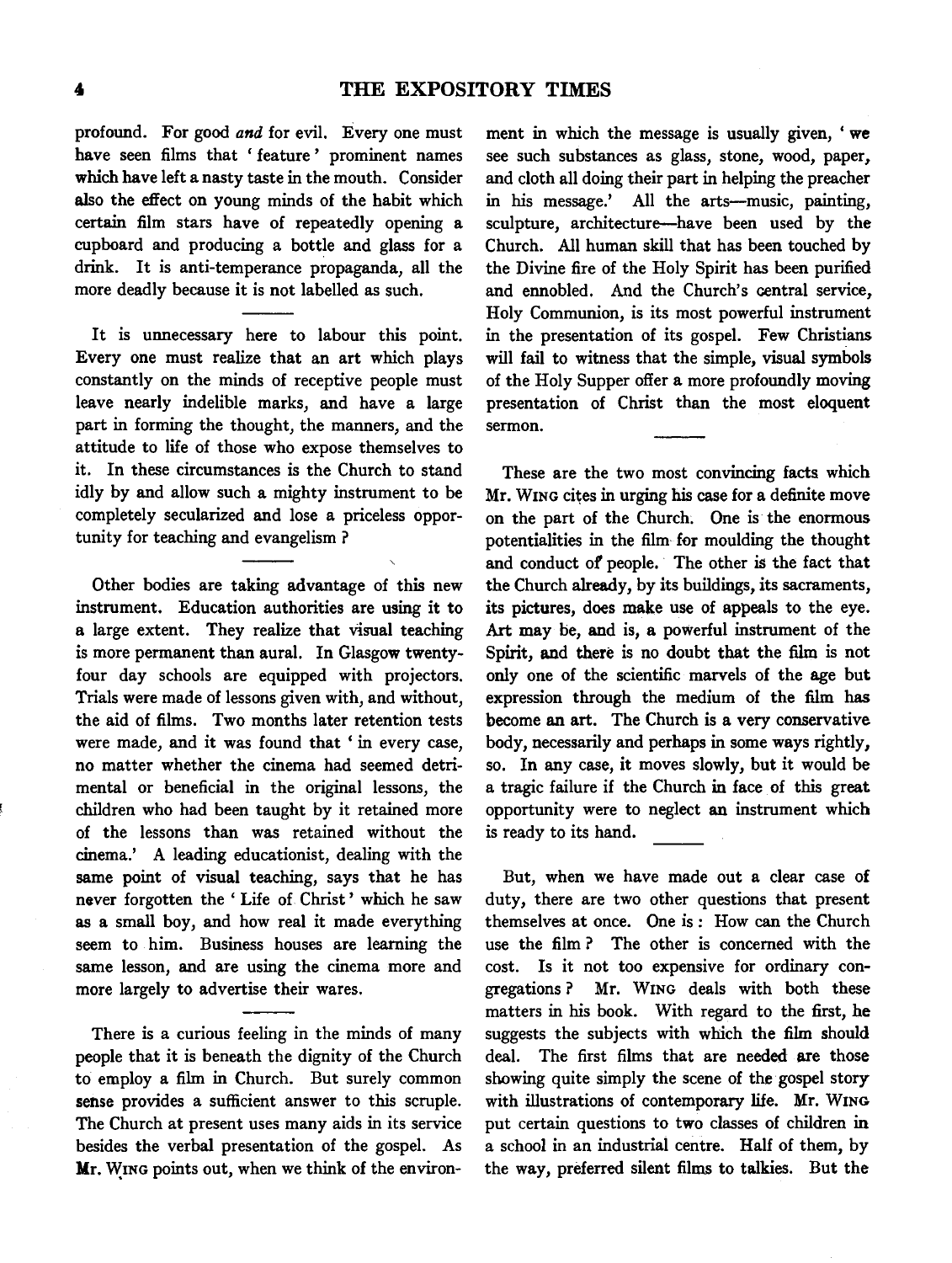interesting thing he discovered was that the children clamoured for ' real ' scenes of Palestinian places and life. If you can make the story of Jesus real to people, you have gone a long way towards finding an entrance for the gospel message. Every one who has been at the Passion Play at Oberammergau will confirm this.

To take a very concrete case of what the film achieves, Mr. WING cites the first film made in the diocese of Manchester in 1936. It was intended to drive home the appeal of the Bishop for  $f_5$ 0,000 in connexion with the need for churches in new housing areas. Hundreds of people in the diocese did not know what such a new area was like, and many asked why such an amount of money was needed. Accordingly, the film began with showing the need for re-bousing some of the population, and the observer was shown street after street of the immense area. Houses and shops were filmed, but churches could only be shown as sign-boards on the sites for future buildings. The human interest was presented by showing boys playing in slum streets. The gradual building of a temporary church was exhibited, with a crowded service being held in the completed building. The film showed the need, the local effort being made, and the great work being done with the children-all under heart-breaking conditions. Who could resist such a concrete appeal ?

But the same thing applies to all the work of the Church. In a Scottish city recently a film was made of home mission work done by women-by church sisters among fisher-girls and in other ways. And it was found that everywhere this film was in demand by local churches whose members wanted to *see* what is being done. It is obvious that missionary work abroad lends itself to this form of illustration. And many films have already been made of the missionary work of the Church. But Mr. WING suggests as a subject for film treatment Church finance ! Here it would be an invaluable ally. It can take congregations behind the scenes and show them such items as the lack of coke, new hymn books, salaries, insurance, and the hundreds of little items that go to swell the parish expenses. Such a film can give a coin of the realm a sacramental meaning.

' A simple and easily made film that will prove of great interest and value is the Church News Reel. Based on the same principle as the ordinary News Reel in the cinemas, it is a collection of short interesting scenes of things going on throughout the country. The material is collected by a central editor, and the complete reel gives a news picture of current Church events.' And, of course, there are other lines of development nearly as important. Mr. WING has special sections which must be read on Devotional and Evangelistic Films. But the question that will naturally be put is : All this is true, but can the Church face the cost ? The writer deals with this matter in detail, and those who are practically interested are referred to his book for details. But a general statement may be made. The cost is not nearly so great as is assumed. Indeed, the thing can be done comparatively cheaply. The financial barrier is not at all a serious one. But the challenge to the Church is. ' The future of the English religious film,' says Mr. WING, 'will depend upon our action in the next two or three years. The Church of England has an opportunity waiting which will not come again. May our action be clear-cut in policy and definite in aim.'

The Beckly Social Service Lectureship was founded ' to bring the convinced support of the Church, and of Methodism in particular, to aid the cause of constructive social reform in all its manifold concerns,' and under it several notable lectures have in recent years been delivered.

Not the least notable is the 1938 lecture on *The Idea of God and Social Ideals,* by the Rev. J. Scott LIDGETT, C.H., D.D. (Epworth Press; 2s. 6d. net). The treatment is both expository and historical. Dr. LIDGETT traces the development of the idea of God and of His Kingdom in the Old Testament and in the New. Then, in the second part of the lecture, he shows in what ways and to what extent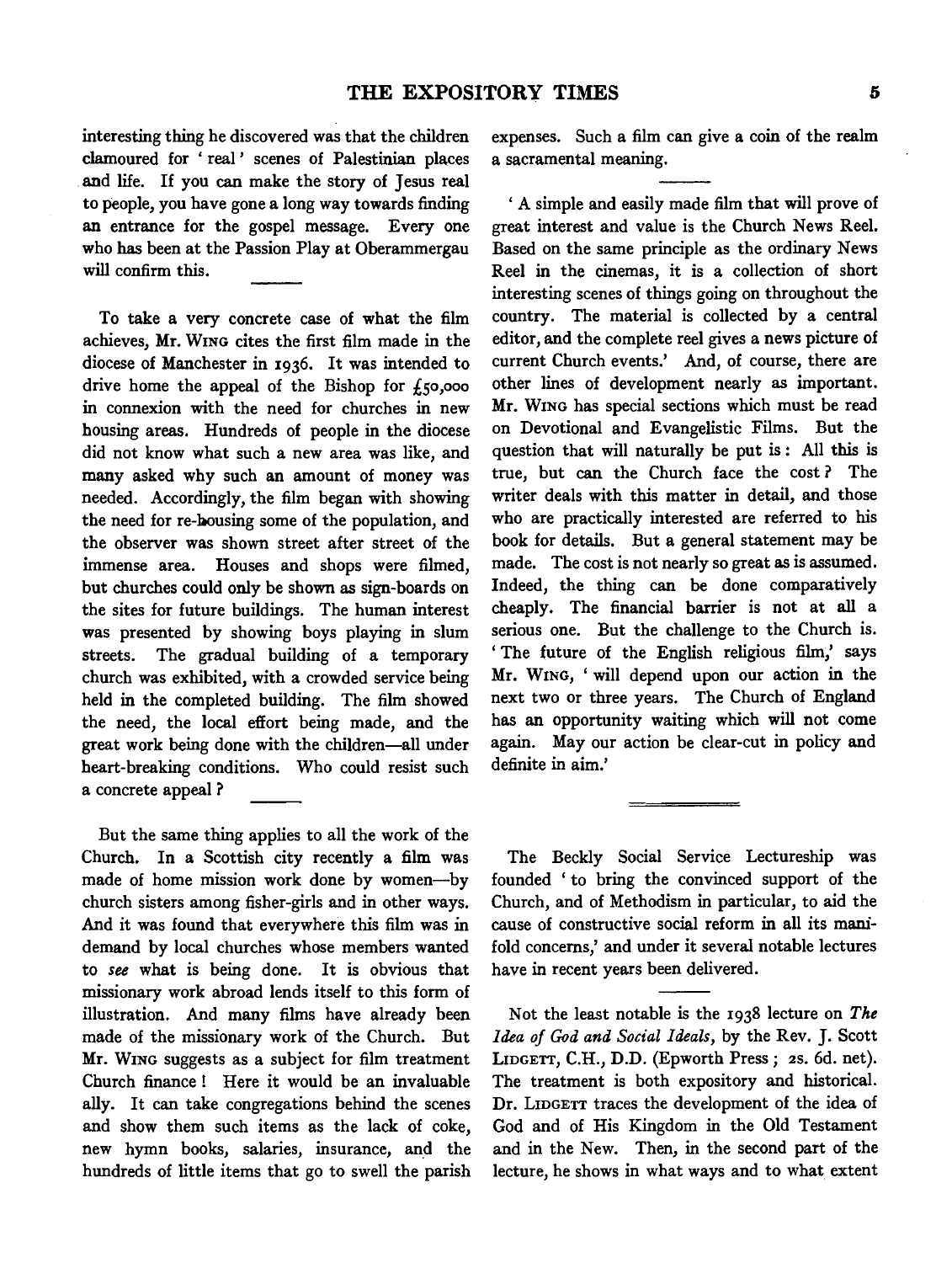in Christian history this revelation has affected the ideals of the Church and the Social Service by which our present civilization has been brought into being. It may be useful to give some notes on the former part.

The Christian Church, while united in inculcating the moral standards of the New Testament in regard to the personal character and conduct of Christians, has shown serious divergences of thought and activity in regard to the wider implications of these standards. On the one hand, we find a type which is pietistic, and mystical, setting its hope upon a heavenly Kingdom; on the other hand, a type which is practical and activist, bent on bringing in the Kingdom here and now. This divergence was revealed acutely at the Œcumenical Conference at Stockholm, where British, and especially American, speakers seemed at times to equate the Kingdom of God with social reform, while Continental delegates, opening their eyes in amazement, replied in effect, ' That is not the Kingdom of God as we understand it. The Kingdom is not of this world, but is spiritual and heavenly. And, moreover, it is *God's* Kingdom, not to be brought in by human effort but by the gracious outpouring of His Holy Spirit.' These divergences can only be overcome and the balance duly maintained by a careful study and exposition of the teaching of Scripture in regard to the Kingdom of God.

This is of importance for two reasons. The social ideals of to-day, even as held by those who reject the Christian faith, are based upon the recognition of the supreme value of human personalities, the worth of human society, and the vital connexion between these two. And in point of historic fact this value judgment is of Christian origin. So with the idea of progress. The Christian religion does not accept it in the secularist sense of a mechanical, inevitable upward movement, for it is too deeply conscious of the downward pull of sin. But it supplies the only stable foundation for what is essential in the idea of progress, and the most powerful urge towards progress, through its faith in the eternal purpose of God revealed in Jesus Christ.

Hebrew religion in its early stages has been depreciated as mere tribalism, because God was set forth as the God of Abraham, Isaac, and Jacob. But ' the emphasis it laid upon the personality both of God and of the patriarchs, upon His comradely leadership over them and their concerns, and upon the living bond that united Him and them under His directive and fostering Providence, laid the indispensable foundation of religious faith, not as cosmic explanation-the result of a primitive philosophy-but as living experience of a personal relationship, in which the Self-giving of God made Him not only supreme over, but deeply interfused with, individual men and with their society, if only tribal.'

This pre-eminent emphasis on personality in God and man, and in their moral relationship, is fully maintained in the Mosaic Law and in the prophets. ' Israel as a people becomes a social unit bound together by the common will of con-<br>sentient personalities.' The intrinsic worth of The intrinsic worth of human personality, springing as it does from the Divine, is further emphasized by the obligations to care for the poor, the widows, and the fatherless, again and again insisted upon by the prophets. This care is treated both as an individual duty and a civic responsibility. It is the human expression of the compassionate concern of Jahweh. The value of religion is measured by the fulfilment of this social responsibility.

The sense of nationhood, when it dawned upon Israel, led to the conception of God as King who claimed a loyalty greater than might be given to an earthly king, and against whose perfect law the imperfections of earthly rulers might be judged. ' The Kingship of God is revealed as consisting not so much in the might and majesty of His Creatorship as in the adorable perfection of His character, and in His gracious relationship to His universe, especially to men who, made in His image, are capable of fellowship with Himself.' In the light of this revelation the supreme task of statesmanship and of patriotism is to secure the safety and well-being of the commonwealth by faithfully applying the values of divine perfection to the